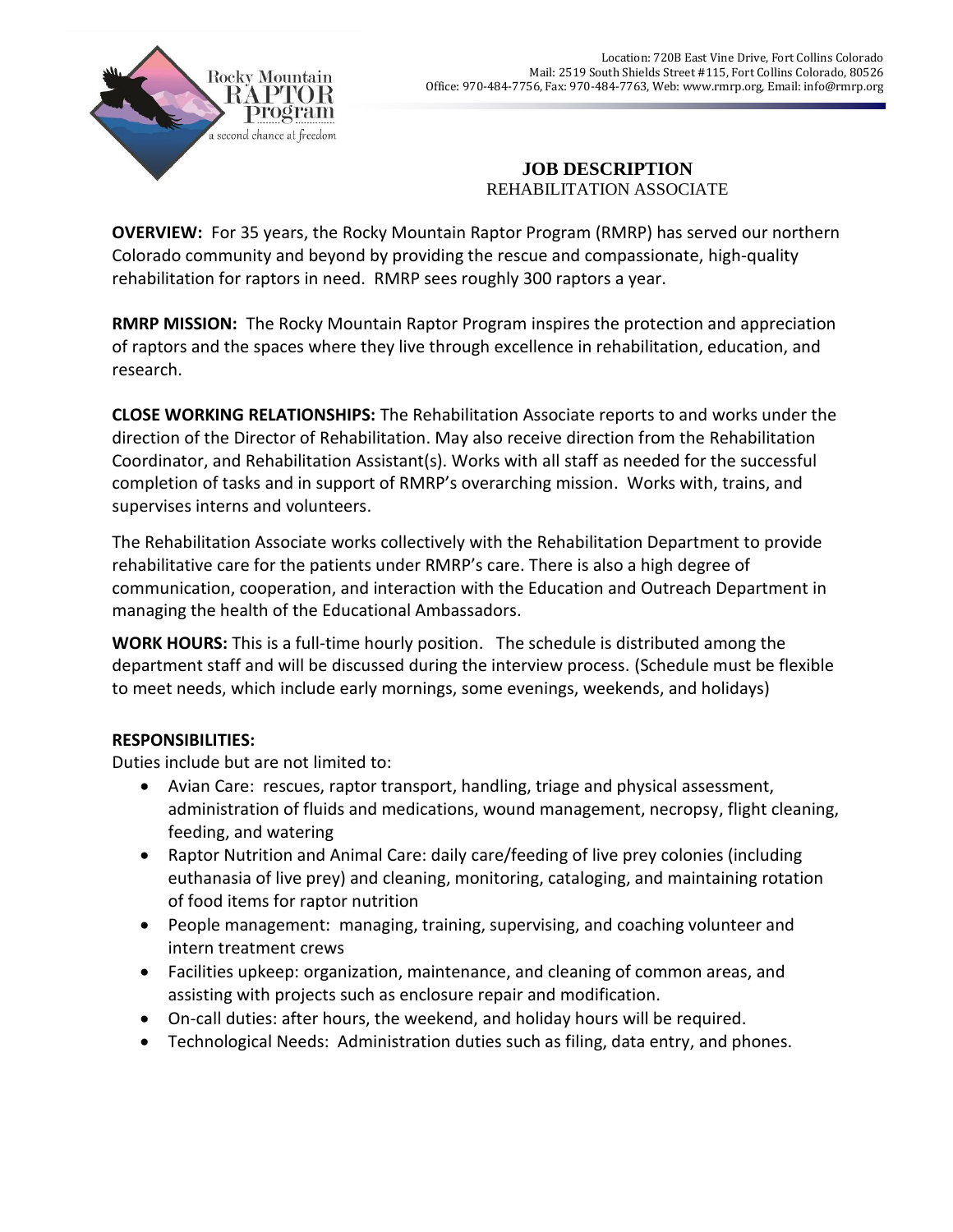

 A positive, professional attitude is expected in all interactions with volunteers, staff, donors, and the public. Other duties may be assigned by the Rehabilitation

Director, the Rehabilitation Coordinator, or the Rehabilitation Assistant.

• Supporting the overall mission, fundraising, and donor relations events are a requirement.

## **QUALIFICATIONS:**

- Highly motivated individual who can work both independently with minimal direction and as part of a team
- Strong attention to detail, accuracy, and dependability
- Possess excellent oral and written communication skills
- Strength in technology such as Google Classroom, database entry, and recording
- Proven supervisory skills, including the ability to motivate/train volunteers/interns and develop a positive team environment
- Willingness and ability to work collaboratively and cooperatively with others to solve problems constructively and resolve conflict, good interpersonal skills
- Ability to work in a fast-paced and sometimes stressful environment
- Must be able to perform physically demanding tasks such as cleaning, lifting, carrying, standing, and working outdoors year-round in all types of weather.
- Must be able to work unpredictable and often long hours (including weekends, evenings, and holidays), particularly during the busy summer season.
- Must have own reliable transportation
- Must pass a criminal background check
- Must be current with COVID vaccines/boosters and a current tetanus shot.
- Applicants with previous have experience in basic raptor restraint and handling, avian anatomy along with the administration of medical treatments is a plus.

**MINIMUM EDUCATION AND EXPERIENCE:** High School diploma or equivalent required. Two years of related work with animals other than raptors.

**PREFERRED EDUCATION AND EXPERIENCE:** BS and two years working previous experience in raptor rehabilitation and a strong working knowledge of avian anatomy and a basic understanding of medical care.

**LENGTH:** Minimum of one year

**COMPENSATION:** Full-time hourly position – 40 hours per week and begins at \$12.56/hour but is based on experience. Raises and promotions are evaluated after a 6-month probationary period and based on job performance.